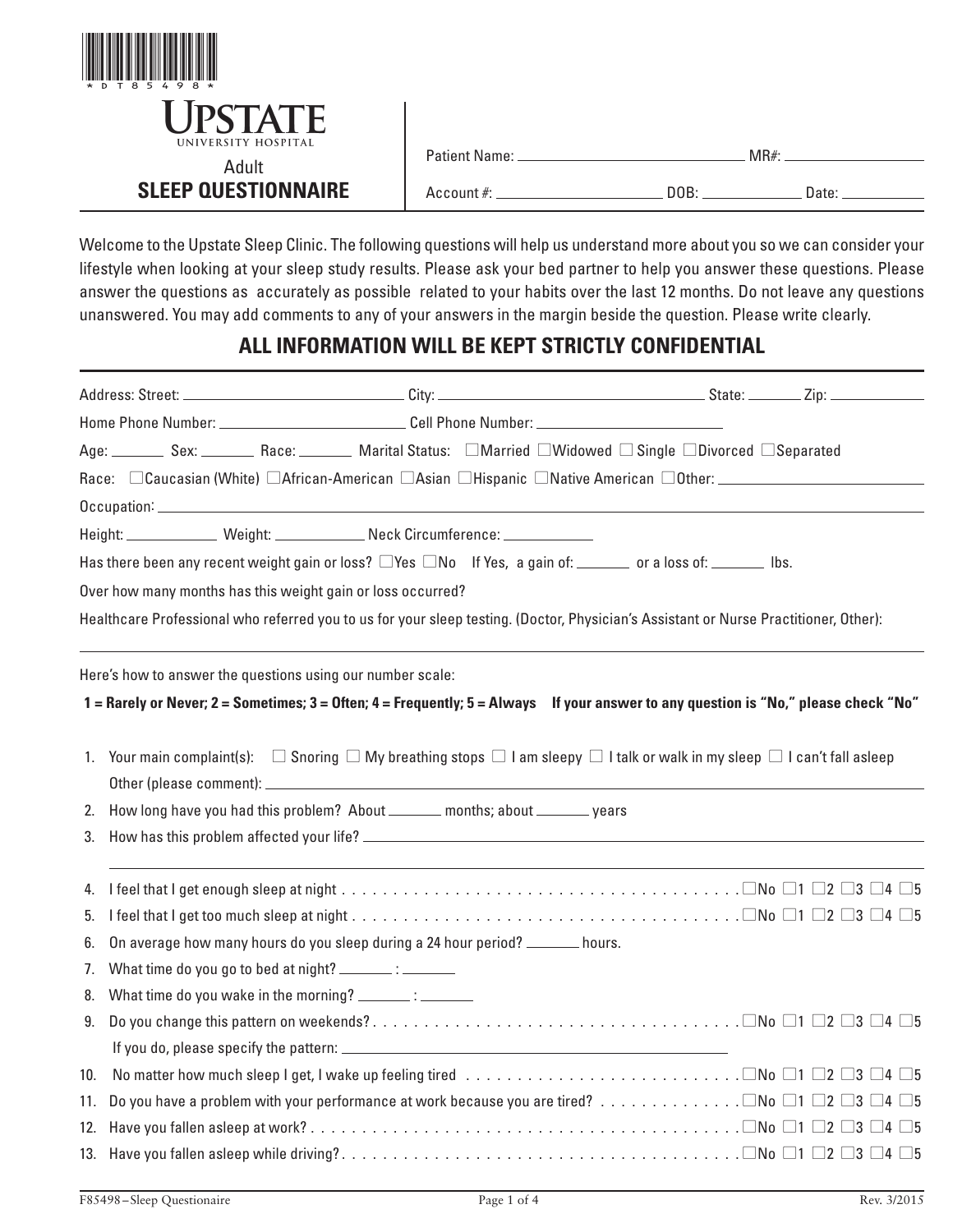|     | 1 = Rarely or Never; 2 = Sometimes; 3 = Often; 4 = Frequently; 5 = Always If your answer to any question is "No," please check "No"                                                               |  |           |
|-----|---------------------------------------------------------------------------------------------------------------------------------------------------------------------------------------------------|--|-----------|
| 14. |                                                                                                                                                                                                   |  |           |
| 15. |                                                                                                                                                                                                   |  |           |
| 16. |                                                                                                                                                                                                   |  |           |
| 17. |                                                                                                                                                                                                   |  |           |
| 18. |                                                                                                                                                                                                   |  |           |
| 19. |                                                                                                                                                                                                   |  |           |
| 20. |                                                                                                                                                                                                   |  |           |
| 21. |                                                                                                                                                                                                   |  |           |
| 22. |                                                                                                                                                                                                   |  |           |
| 23. |                                                                                                                                                                                                   |  |           |
| 24. |                                                                                                                                                                                                   |  |           |
| 25. |                                                                                                                                                                                                   |  |           |
| 26. | There are times when I must fall asleep and cannot $\ldots \ldots \ldots \ldots \ldots \ldots \ldots \ldots \ldots \ldots \square$ No $\square$ 1 $\square$ 2 $\square$ 3 $\square$ 4 $\square$ 5 |  |           |
| 27. |                                                                                                                                                                                                   |  |           |
| 28. |                                                                                                                                                                                                   |  |           |
| 29. |                                                                                                                                                                                                   |  |           |
| 30. |                                                                                                                                                                                                   |  |           |
| 31. |                                                                                                                                                                                                   |  |           |
| 32. | How often do you nap and how long do you nap for? _______________________________                                                                                                                 |  |           |
| 33. |                                                                                                                                                                                                   |  | $\Box$ PM |
|     |                                                                                                                                                                                                   |  |           |
| 34. |                                                                                                                                                                                                   |  |           |
| 35. | How long does it usually take you to fall asleep? ______ minutes.                                                                                                                                 |  |           |
| 36. |                                                                                                                                                                                                   |  |           |
| 37. | As I try to fall asleep, anxious thoughts race through my head $\ldots \ldots \ldots \ldots \ldots \ldots \ldots \ldots \square N$ o $\Box$ 1 $\Box$ 2 $\Box$ 3 $\Box$ 4 $\Box$ 5                 |  |           |
| 38. |                                                                                                                                                                                                   |  |           |
|     | 39. On average, how many times do you wake up during the night? _                                                                                                                                 |  |           |
|     | 40. About how long do you spend awake during the night? _________________________                                                                                                                 |  |           |
|     |                                                                                                                                                                                                   |  |           |
|     |                                                                                                                                                                                                   |  |           |
| 42. |                                                                                                                                                                                                   |  |           |
| 43. |                                                                                                                                                                                                   |  |           |
| 44. |                                                                                                                                                                                                   |  |           |
| 45. | I am bothered by outside noises during the night, such as planes, trains, or barking dogs $\ldots \ldots \ldots \Box$ No $\Box$ 1 $\Box$ 2 $\Box$ 3 $\Box$ 4 $\Box$ 5                             |  |           |
| 46. |                                                                                                                                                                                                   |  |           |
| 47. |                                                                                                                                                                                                   |  |           |
| 48. |                                                                                                                                                                                                   |  |           |
| 49. | Because of my poor sleep at night, I feel fatigued or "washed out" during the day $\Box N$ o $\Box 1$ $\Box 2$ $\Box 3$ $\Box 4$ $\Box 5$                                                         |  |           |
| 50. | I have a crawling, creeping feeling in the back of my legs which keeps me from falling sleep $\Box$ No $\Box$ 1 $\Box$ 2 $\Box$ 3 $\Box$ 4 $\Box$ 5                                               |  |           |
| 51. | Do you now or did as a child, do some sort of body rocking or head movements during sleep? $\Box$ No $\Box$ 1 $\Box$ 2 $\Box$ 3 $\Box$ 4 $\Box$ 5                                                 |  |           |
| 52. | Do you now or as a child, awaken in a room other than the one you fell asleep in? $\Box$ No $\Box$ 1 $\Box$ 2 $\Box$ 3 $\Box$ 4 $\Box$ 5                                                          |  |           |

<u> 1980 - Johann Barn, mars ann an t-</u>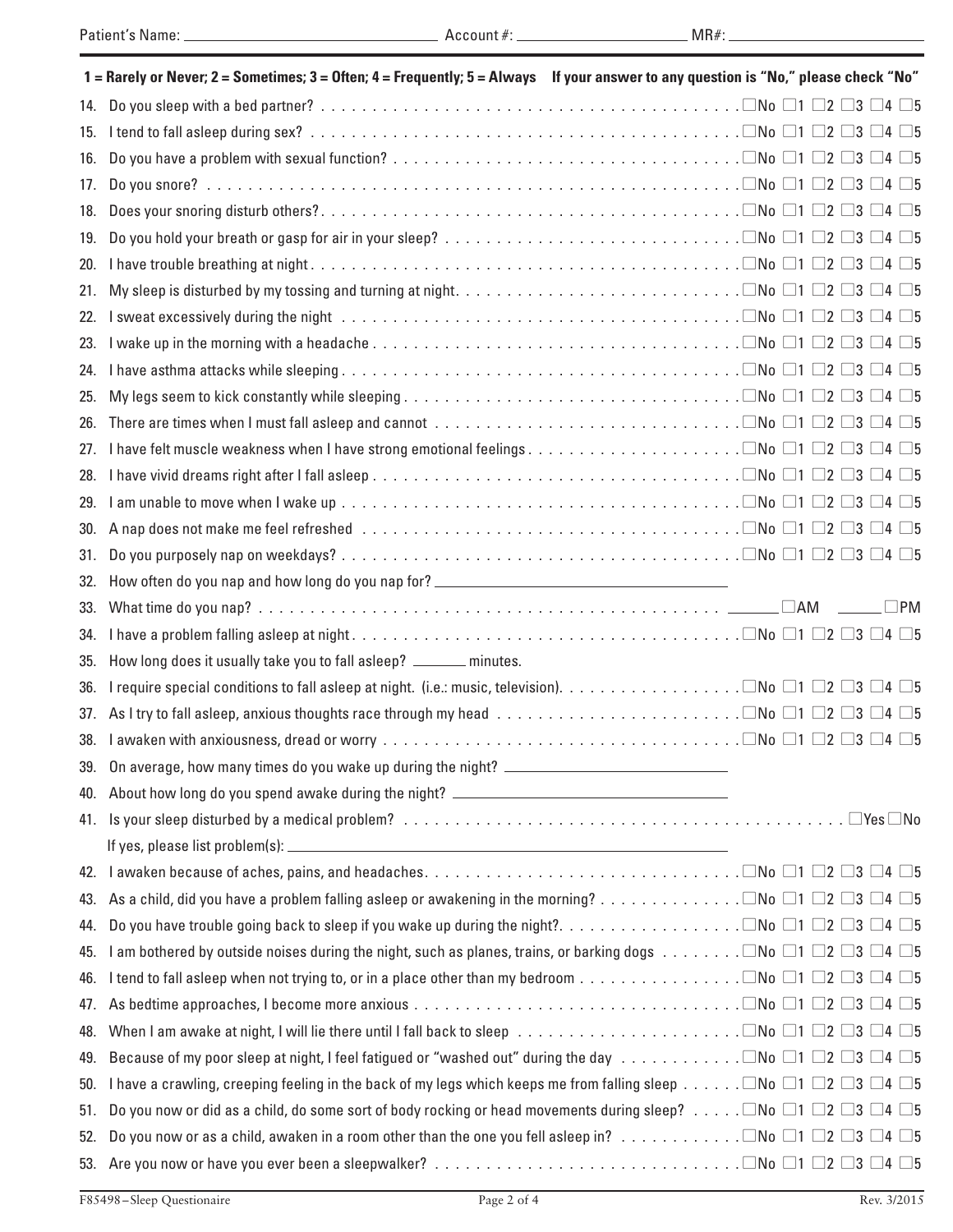|     |                                                            |                                          | 1 = Rarely or Never; 2 = Sometimes; 3 = Often; 4 = Frequently; 5 = Always If your answer to any question is "No," please check "No"                                                                   |  |  |  |
|-----|------------------------------------------------------------|------------------------------------------|-------------------------------------------------------------------------------------------------------------------------------------------------------------------------------------------------------|--|--|--|
| 54. |                                                            |                                          | According to your bed partner, have you ever seemed to be acting out a dream while asleep? $\Box$ No $\Box$ 1 $\Box$ 2 $\Box$ 3 $\Box$ 4 $\Box$ 5                                                     |  |  |  |
| 55. |                                                            |                                          |                                                                                                                                                                                                       |  |  |  |
| 56. |                                                            |                                          |                                                                                                                                                                                                       |  |  |  |
| 57. |                                                            |                                          | According to your bed partner, have you ever woke up screaming in fear or woke up agitated? $\Box$ No $\Box$ 1 $\Box$ 2 $\Box$ 3 $\Box$ 4 $\Box$ 5                                                    |  |  |  |
| 58. |                                                            |                                          |                                                                                                                                                                                                       |  |  |  |
| 59. |                                                            |                                          |                                                                                                                                                                                                       |  |  |  |
| 60. |                                                            |                                          |                                                                                                                                                                                                       |  |  |  |
| 61. |                                                            |                                          |                                                                                                                                                                                                       |  |  |  |
| 62. |                                                            |                                          | I feel "groggy" or "sleep drunk" when I awake in the morning $\ldots \ldots \ldots \ldots \ldots \ldots \ldots \ldots \ldots \square N$ o $\square$ 1 $\square$ 2 $\square$ 3 $\square$ 4 $\square$ 5 |  |  |  |
| 63. |                                                            |                                          |                                                                                                                                                                                                       |  |  |  |
|     |                                                            |                                          |                                                                                                                                                                                                       |  |  |  |
|     |                                                            |                                          |                                                                                                                                                                                                       |  |  |  |
| 64. |                                                            |                                          |                                                                                                                                                                                                       |  |  |  |
| 65. |                                                            |                                          | Do you fall asleep earlier than you want to, sleep normally, and then awake in the early morning hours?                                                                                               |  |  |  |
|     |                                                            |                                          |                                                                                                                                                                                                       |  |  |  |
| 66. |                                                            |                                          |                                                                                                                                                                                                       |  |  |  |
| 67. |                                                            |                                          |                                                                                                                                                                                                       |  |  |  |
| 68. |                                                            |                                          |                                                                                                                                                                                                       |  |  |  |
| 69. |                                                            |                                          |                                                                                                                                                                                                       |  |  |  |
| 70. |                                                            |                                          |                                                                                                                                                                                                       |  |  |  |
| 71. |                                                            |                                          |                                                                                                                                                                                                       |  |  |  |
| 72. |                                                            |                                          |                                                                                                                                                                                                       |  |  |  |
| 73. |                                                            |                                          |                                                                                                                                                                                                       |  |  |  |
| 74. |                                                            |                                          |                                                                                                                                                                                                       |  |  |  |
|     |                                                            |                                          |                                                                                                                                                                                                       |  |  |  |
|     |                                                            |                                          |                                                                                                                                                                                                       |  |  |  |
|     |                                                            |                                          |                                                                                                                                                                                                       |  |  |  |
|     |                                                            |                                          |                                                                                                                                                                                                       |  |  |  |
|     |                                                            |                                          |                                                                                                                                                                                                       |  |  |  |
|     |                                                            |                                          |                                                                                                                                                                                                       |  |  |  |
|     |                                                            | PLEASE LIST YOUR INTAKE OF THE FOLLOWING |                                                                                                                                                                                                       |  |  |  |
|     |                                                            |                                          |                                                                                                                                                                                                       |  |  |  |
|     |                                                            |                                          |                                                                                                                                                                                                       |  |  |  |
|     |                                                            |                                          |                                                                                                                                                                                                       |  |  |  |
|     |                                                            |                                          |                                                                                                                                                                                                       |  |  |  |
|     |                                                            |                                          |                                                                                                                                                                                                       |  |  |  |
|     |                                                            |                                          |                                                                                                                                                                                                       |  |  |  |
|     | If yes, please write the medications on the line(s) below: |                                          |                                                                                                                                                                                                       |  |  |  |

Do you have any other past or present medical or psychiatric problems or have you had any recent surgeries? Please write them below: